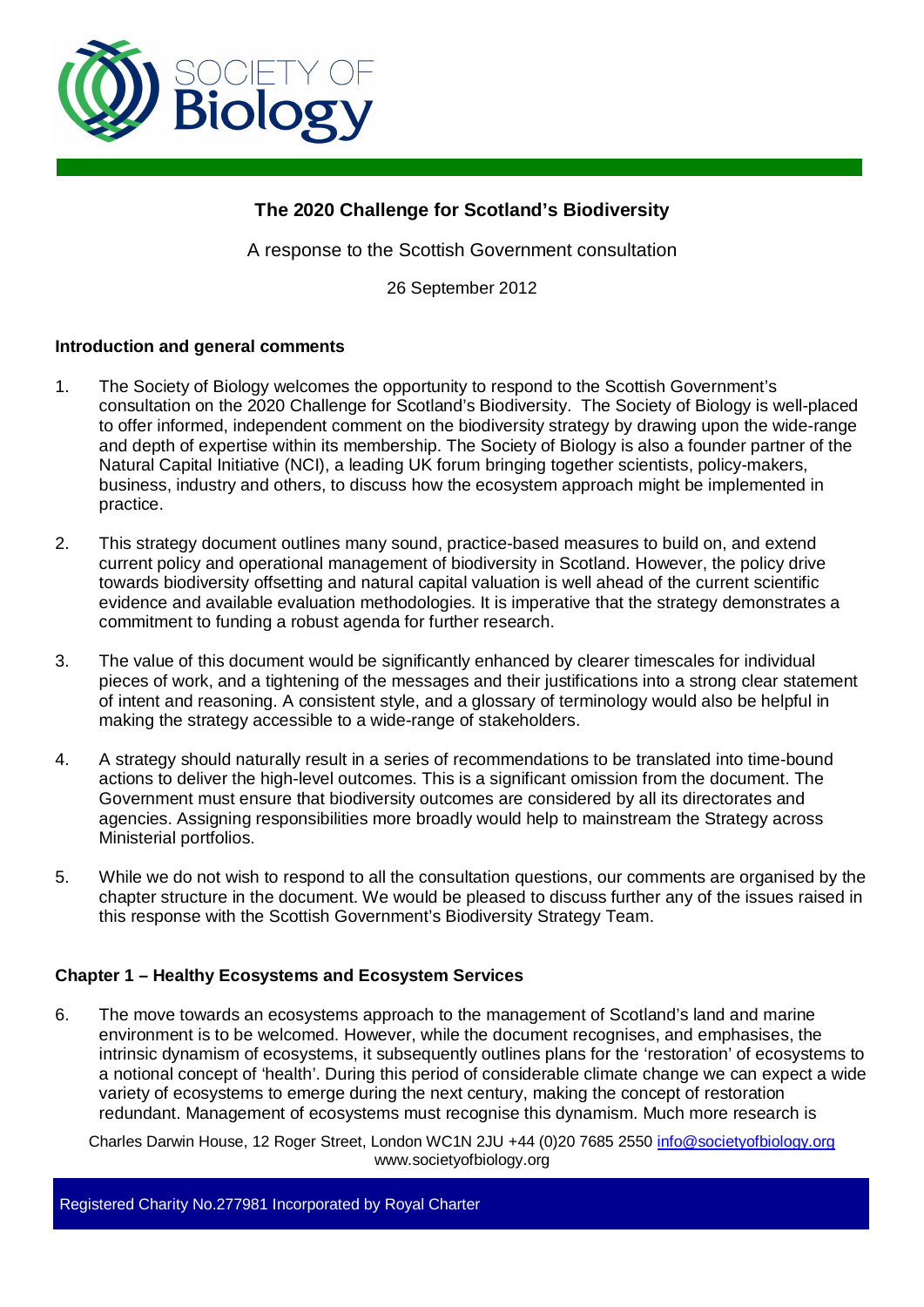

needed to define what is meant by 'ecosystem health' together with robust methods of assessment before catchment-scale evaluations can be made.

7. We recognise the importance of local decision-making in delivering the strategy, however ecological processes operate at scales beyond 'localities'. A robust strategy must recognise that local decisionmaking does not always operate in the national interest - and can even be a major barrier to progress in some key areas - and provide a framework for decision-making where there are conflicting priorities.

### **Chapter 2 – Natural Capital and Resource Use Efficiency**

- 8. This chapter develops the outcomes of the UK National Ecosystem Assessment into a series of principles for public policy and decision-making. However, the methodologies do not currently exist to turn the valuations of the NEA into operational and tactical decisions. In 2.3.1 an assessment approach is suggested "where the value of nature's benefits cannot be measured". Any future assessment methods should only use valuation information as one of many lines of evidence to inform public policy, and the weighting given to it should be informed by the level of uncertainty around the valuation process.
- 9. Biodiversity offsetting can only work effectively in a system where there is a reliable valuation process for biodiversity at an appropriate scale, across different biodiversity assets. We do not currently have a sufficiently robust process for this purpose and the strategy should make a clear commitment to the funding of further research.
- 10. The Natural Capital Initiative (NCI), a partnership of the Society of Biology, the Centre for Ecology and Hydrology and the British Ecological Society, organised a series of three workshops<sup>[1](#page-1-0)</sup> in 2010 to consider issues relevant to biodiversity offsetting in England. A number of issues and conclusions agreed at these meetings are relevant for Scottish consideration:
	- Although current methodologies, tools and evidence are sufficient to begin increased use of biodiversity offsetting, it is still necessary to evaluate current scientific knowledge needs to increase the use of offsets.
	- Good quality data are needed to underpin the development and operation of biodiversity offsetting in the UK. The data which exist in the UK are not sufficient to allow offsetting for ecosystem services. Data collection must be augmented to encompass ecosystem services, and existing data brought together.
	- The location of biodiversity offsets should be planned strategically in order to improve ecological networks and enhance the connectivity of landscapes.
	- The capacity of stakeholders, including local authorities, to deliver ecosystem service offsetting must be improved, by developing guidance.
- 11. We welcome the development of a Natural Capital Asset Index for Scotland. It is essential that there is coordination with similar efforts in England. The Natural Capital Initiative could play a role here in facilitating dialogue between different stakeholders regarding the development of natural capital accounting across the countries of the UK.
- 12. In developing new methods of valuing natural capital assets there must be a keen appreciation of the difference between standing stocks of 'natural capital' and the turnover of this capital. The strategy

 $\overline{a}$ 

<span id="page-1-0"></span><sup>&</sup>lt;sup>1</sup> Natural Capital Initiative, 2010. *Towards no net loss, and beyond*. Available at: http://www.naturalcapitalinitiative.org.uk/towards-no-net-loss-and-beyond [Accessed 16 September 2012].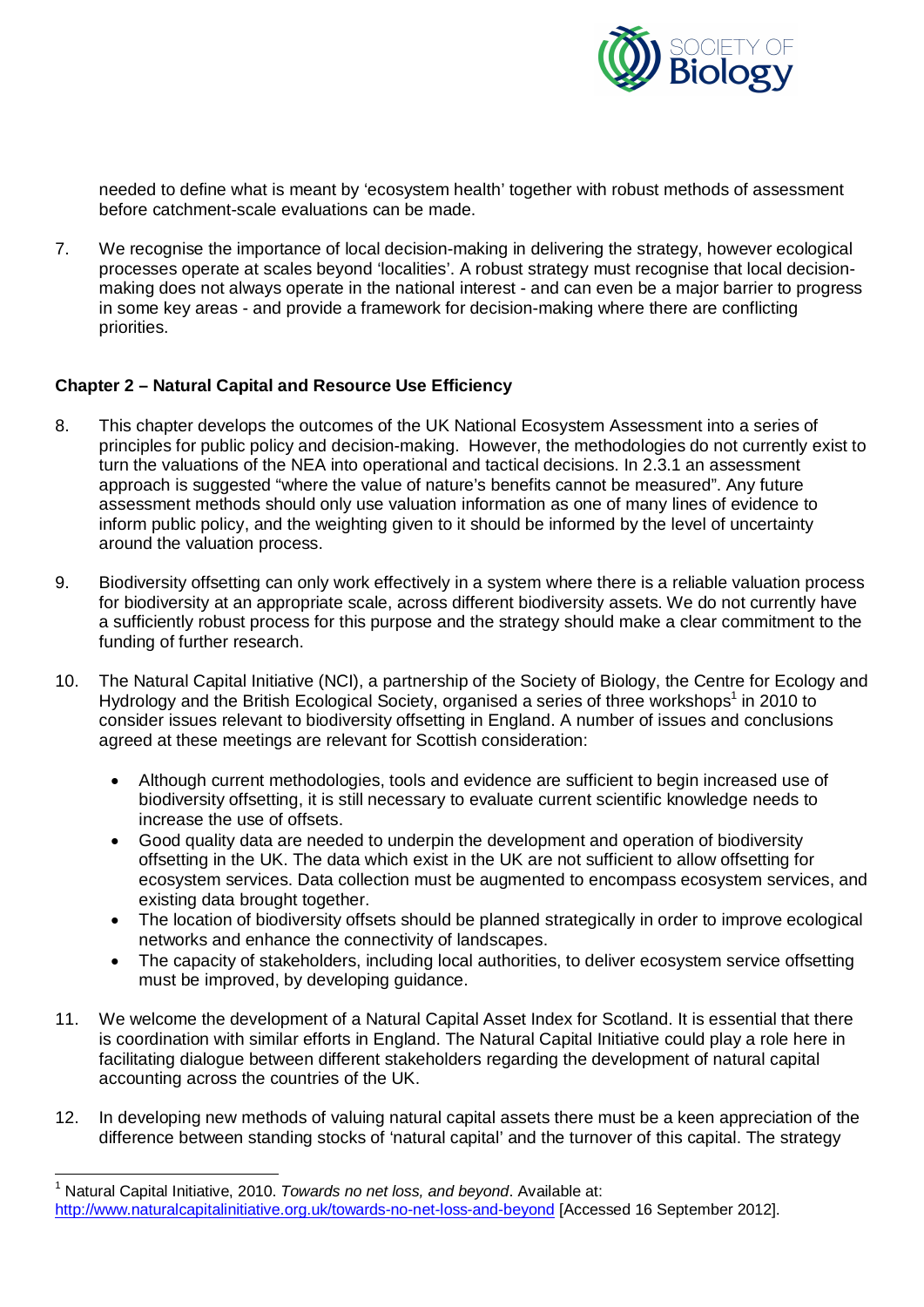

must recognise this difference and the underlying complexity of the proposals.

### **Chapter 3 – Biodiversity, health and quality of life**

13. We particularly welcome the inclusion of this chapter in the biodiversity strategy. It is important that this is translated in to targeted action with appropriate funding by the relevant Directorates, including Health and Education, to support and maintain Scotland's biodiversity.

### **Chapter 4 – Wildlife, habitats and protected places**

- 14. The recognition that there are 'compelling reasons for maintaining and restoring the diversity of wildlife in its own right' in section 4.4.1 is very welcome. We are disappointed, therefore, that the reasons given for selecting habitats for inclusion on the key list of priorities for action in section 4.3.8 are economic ones.
- 15. Many figures are quoted in this chapter with minimal justifications. For example, paragraph 4.3.4 quotes a figure of 18% of Scotland's land area that is currently conserved. However, paragraph 4.3.9 prioritises only 17% of land for future conservation. Given the richness of Scotland's environment, arguably the aim should be to increase, rather than decrease, conserved areas.
- 16. In paragraph 4.4.7 there is an *a priori* aim to shorten the Scottish Biodiversity List. Any changes in the list should reflect: 1) successful management of these special habitats and species; and 2) advances in knowledge about the changing state of these habitats and species.

### **Chapter 5 – Land and freshwater use and management**

17. Our previous comment that the strategy must be explicit in its recognition of conflicting priorities is particularly relevant here. We would welcome a clearer vision of the way of achieving a balance between the demand for land for productive purposes (and may have a relatively low biodiversity value) and land that is prioritised for biodiversity (and may have low productive value in the traditional economic sense). How is the balance determined and how would changes be agreed, either nationally or locally?

### **Chapter 6 – Marine and Coastal**

- 18. Scotland has a very extensive marine environment, with both inshore and offshore waters and it is to be regretted that it is always separated from the terrestrial environment. With the possible exception of soil biodiversity, for marine biodiversity it is too often the case of 'out of sight, out of mind'. Many aspects of the marine environment could have been included in chapters 1 to 5 of this consultation document.
- 19. We welcome and support the aim to establish a coherent network of Marine Protected Areas as set out in the Marine Nature Conservation Strategy 2010. However, we are concerned about the ambition to bring Common Fisheries Policy fish stocks to levels consistent with Maximum Sustainable Yield (MSY) wherever possible. Modelling has demonstrated that MSY is an unstable equilibrium and year-to-year changes in climate, reproductive success of a fish or its prey species etc., can lead to catastrophic declines in the stock. We are strongly of the view that MSY should be an absolute upper limit to exploitation, not a target.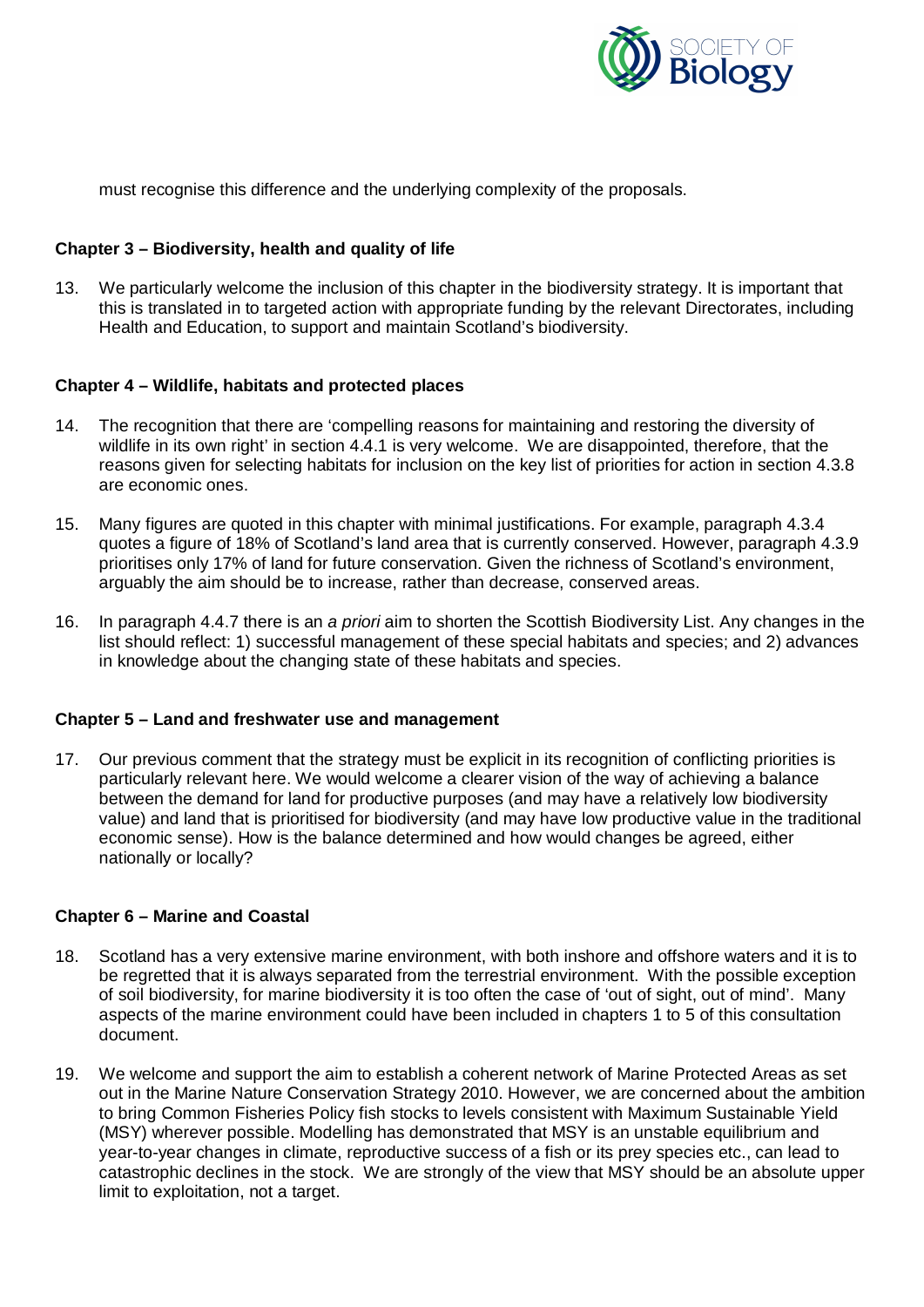

#### **Chapter 7 – Measuring Progress**

- 20. We welcome the commitment to developing indicators to track progress and wish to reiterate our comment that, similarly, the strategy must demonstrate a commitment to funding a robust agenda for further research.
- 21. The Scottish Biodiversity Information Forum is to be formed from "predominantly volunteers but also government and private sector". We urge that the omission of researchers is rectified.

The **Society of Biology** is a single unified voice for biology: advising Government and influencing policy; advancing education and professional development; supporting our members, and engaging and encouraging public interest in the life sciences. The Society of Biology is a charity, and seeks to champion the study and development of biology, and provide expert guidance and opinion. The Society represents a diverse membership of over 80,000 - including practising scientists, students and interested non professionals - as individuals, or through the learned societies and other organisations listed below. We are committed to ensuring that we provide governments and other policy makers - including funders of biological education and research – with a distinct point of access to authoritative, independent, and evidence-based opinion, representative of the widest range of bioscience disciplines.

We are pleased for this response to be publicly available and will shortly place a version on [www.societyofbiology.org.](http://www.societyofbiology.org/) For any queries, please contact Dr Caroline Wallace, Society of Biology - Scotland, 22-26 George Street, Edinburgh EH2 2PQ; carolinewallace@societyofbiology.org